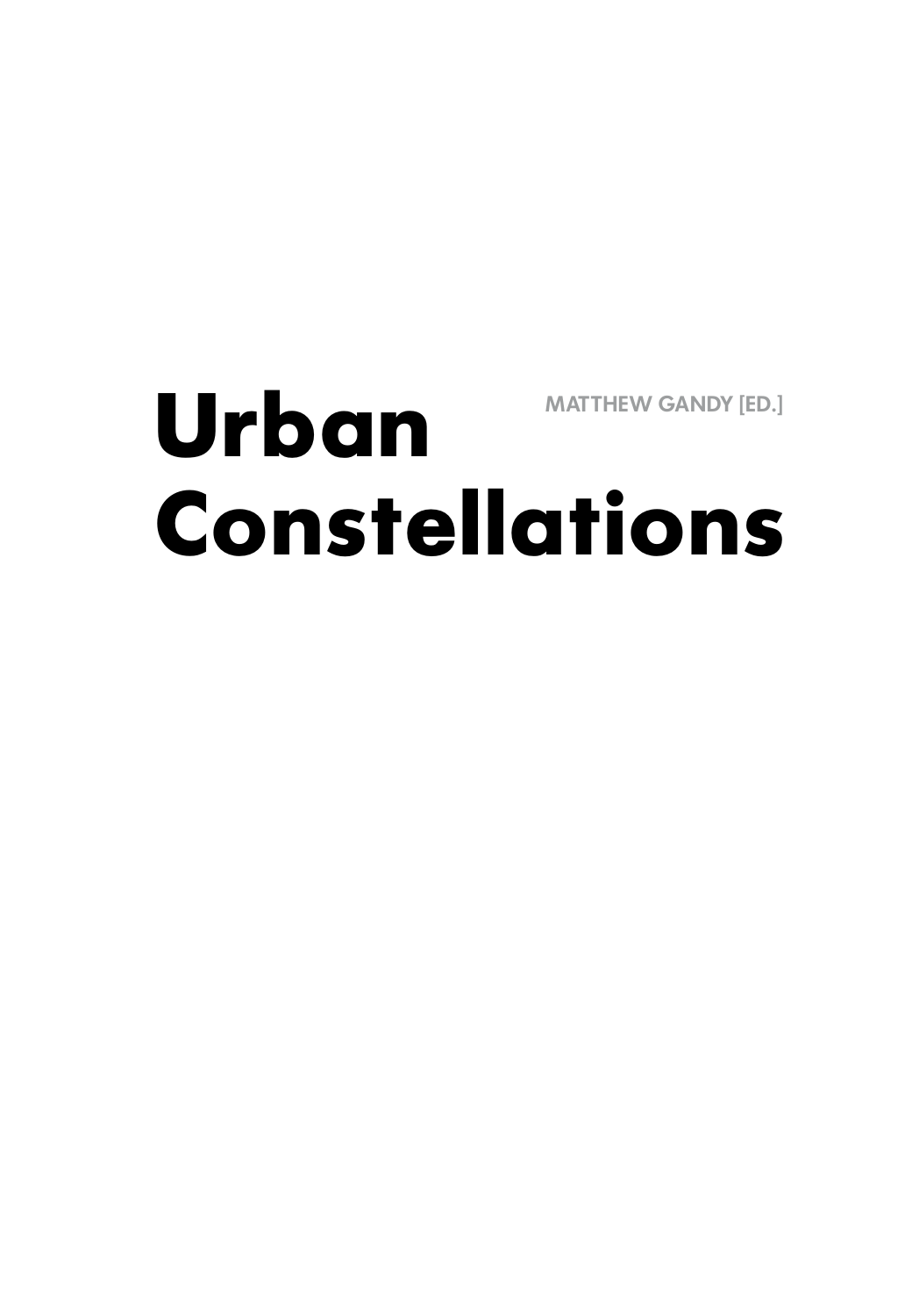#### **INTRODUCTION** 4

Matthew Gandy

#### **1 Urban lexicons**

Planetary urbanisation 10 Neil Brenner, Christian Schmid Between Marx and Deleuze: discourses of capitalism's urban future 14 Jennifer Robinson Class, nation and the changing political dynamics of european cities 18 Patrick Le Galès "Every revolution has its square": politicising the post-political city 22 Erik Swyngedouw Frontiers of urban political ecology 26 Roger Keil Otherworldliness 31 Benedikte Zitouni Urban intrusions: a reflection on subnature 35 David Gissen

#### **2 Crises and perturbations**

The work of architecture in the age of structured finance 42 Louis Moreno Vertical accumulation and accelerated urbanism: the East Asian experience 48 Hyun Bang Shin London for sale: towards the radical marketisation of urban space 54 Michael Edwards The politics of the *banlieue* 58 Mustafa Dikeç Splintered urbanisms: water, urban infrastructure, and the modern social imaginary 62 Karen Bakker Disruptions 65 Stephen Graham System city: urban amplification and inefficient engineering 71 Sarah Bell Zooneses: towards an urban epidemiology 75 Meike Wolf

#### **3 Excursions**

Koebberling & Kaltwasser 82 Martin Kohler 85 Ulrike Mohr 88 Laura Oldfield-Ford 92 Lara Almarcegui 96

#### **4 Places and spaces**

Urban complexity: an instance 100 AbdouMaliq Simone

Assembling modernities: concrete imaginations in Buenos Aires 103 Leandro Minuchin Lagos: city of concrete 108 Giles Omezi Vertical urbanisms: flyovers and skywalks in Mumbai 113 Andrew Harris Chennai as "cut-out" city 118 Pushpa Arabindoo Queer nostalgia 123 Johan Andersson London's Trellick Tower and the pastoral eye 127 Maren Harnack A configuration pregnant with tensions 132 Jane Rendell "Terror by night": bedbug infestations in London 139 Ben Campkin Dictators, dogs, and survival in a post-totalitarian city 145 Ger Duijzings Interstitial landscapes: reflections on a Berlin corner 149 Matthew Gandy Phantom limbs: Encountering the hidden spaces of West Berlin 153 Sandra Jasper Evictions: the experience of Liebig 14 158 Lucrezia Lennert A rough and charmless place: other spaces of history in Tel Aviv 163 Noam Leshem A footprint among the ruins 167 Karen E. Till

#### **5 Projections**

Traces and surfaces 174 Stephen Barber Faces, structures, words, and colours: collages and décollages of Berlin and other cities in the work of Pola Brändle 178 Joachim Schlör *Wonderful London:* silent-era travelogues and the walking tour 182 Karolina Kendall-Bush Chinatown, automobile driving, and the unknowable city 186 Iain Borden Intimations of past and future in the cinematic city 190 Mark Tewdwr-Jones Urban vistas and the civic imagination 194 Rebecca Ross "The sun will shine on the homes of the future": danish welfare architecture on a scale of 1:1 198 Claire Thomson

### **Contributors** 203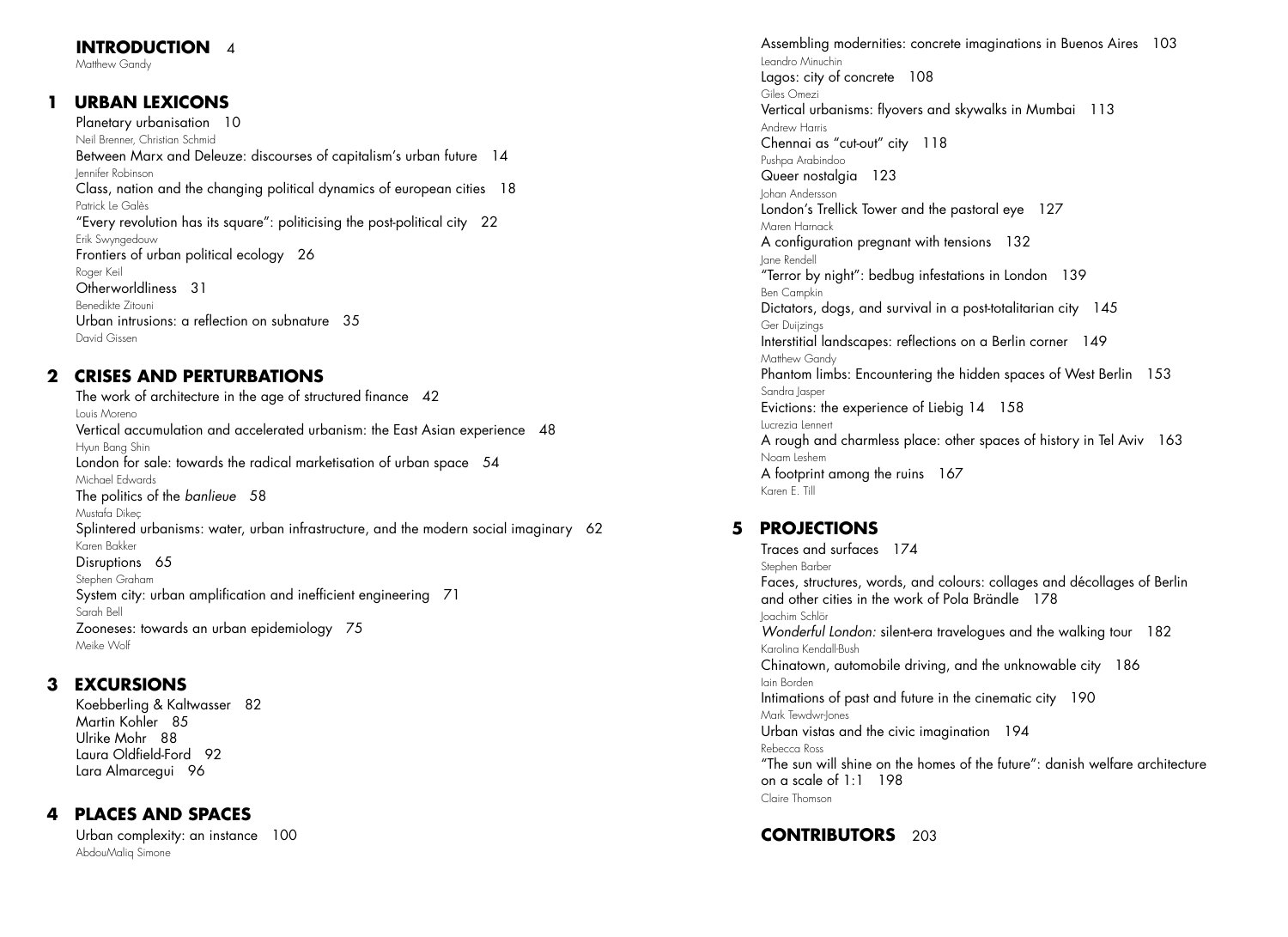# **URBAN** LEXICONS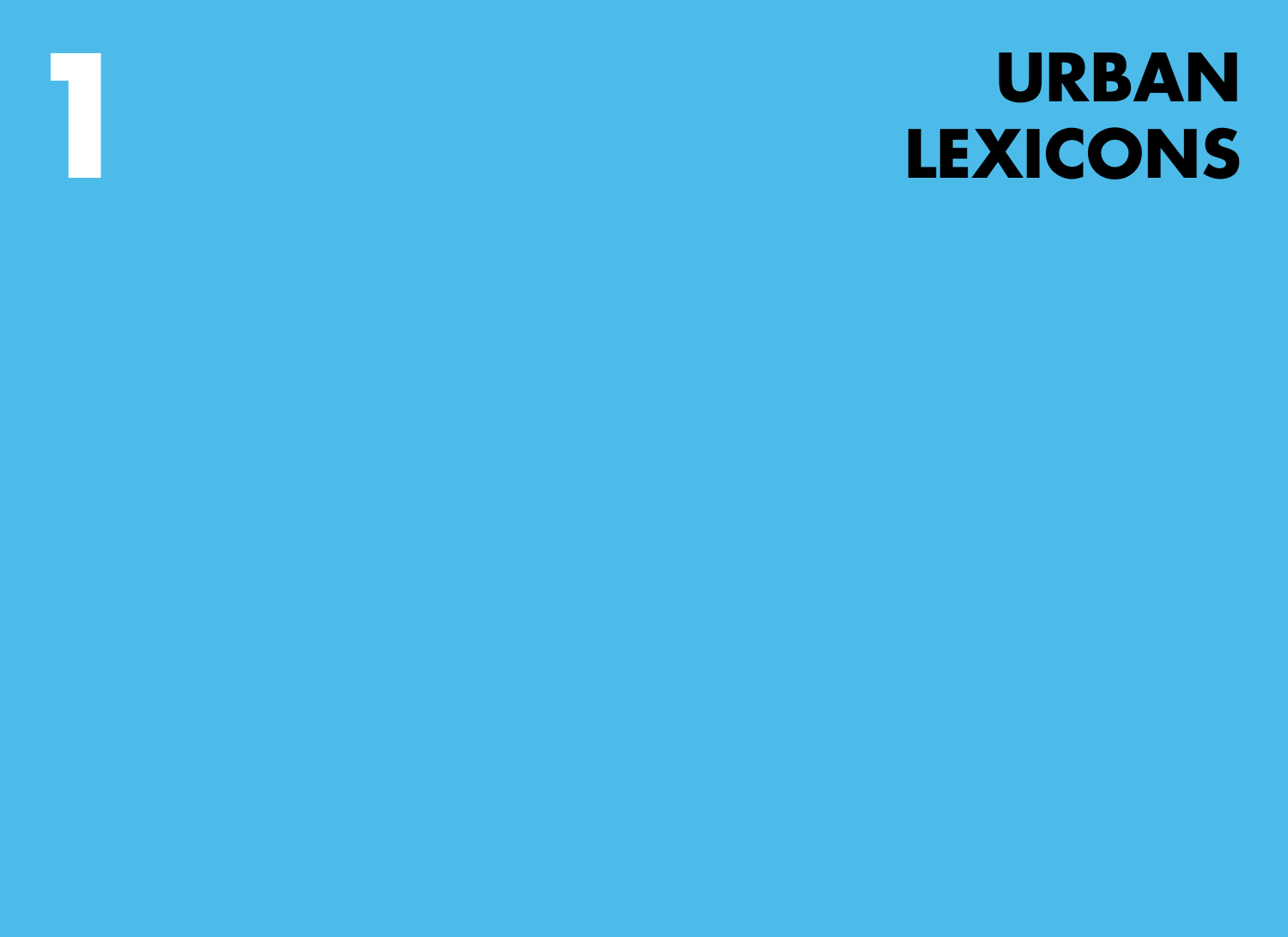## **Planetary Urbanisation**

**Neil Brenner Christian Schmid**

During the last several decades, the field of urban studies has been animated by an extraordinary outpouring of new ideas regarding the role of cities, urbanism, and urbanisation processes in ongoing global transformations.<sup>1</sup> Yet, despite these advances, the field continues to be grounded upon a mapping of human settlement space that was more plausible in the late nineteenth and early twentieth centuries than it is today.

The early twentieth century was a period in which large-scale industrial city-regions and suburbanising zones were being rapidly consolidated around the world in close conjunction with major demographic and socio-economic shifts in the erstwhile "countryside." Consequently, across diverse national contexts and linguistic traditions, the field of twentieth-century urban studies defined its theoretical categories and research object through a series of explicit or implied geographical contrasts. Even as debates raged regarding how best to define the specificity of urban life, the latter was universally demarcated in opposition to a purportedly "non-urban" zone, generally classified as "rural." As paradigms for theory and research evolved, labels changed for each term of this supposed urban-rural continuum, and so too did scholars' understandings of how best to conceptualise its basic elements and the nature of their articulation. For instance, the Anglo-American concept of the "suburb" and the French concept of *la banlieue* were introduced and popularised to demarcate

further socio-spatial differentiations that were occurring inside a rapidly urbanising field.<sup>2</sup> Nonetheless, the bulk of twentieth-century urban studies rested on the assumption that cities—or, later, "conurbations," "city-regions," "urban regions," "metropolitan regions," and "global city-regions"—represented a particular *type* of territory that was qualitatively specific, and thus different from the putatively "non-urban" spaces that lay beyond their boundaries.

The demarcations separating urban, suburban, and rural zones were recognised to shift historically, but the spaces themselves were assumed to remain discreet, distinct, and universal. While paradigmatic disagreements have raged regarding the precise nature of the city and the urban, the entire field has long presupposed the existence of a relatively stable, putatively "non-urban" realm as a "constitutive outside" for its epistemological and empirical operations. In short, across divergent theoretical and political perspectives—from the Chicago School's interventions in the 1920s, and the rise of the neo-Marxist "new urban sociology" and "radical geography" in the 1970s, to the debates on world cities and global cities in the 1980s and 1990s—the major traditions of twentieth-century urban studies embraced shared, largely uninterrogated geographical assumptions that were rooted in the late nineteenth and early twentieth centuries' geohistorical conditions in which this field of study was first established.

During the last thirty years, however, the form of urbanisation has been radically reconfigured, a process that has seriously called into question the inherited cartographies that have long underpinned urban theory and research. Aside from the dramatic spatial and demographic expansion of major mega-city regions, the last thirty years have also witnessed several far-reaching worldwide socio-spatial transformations.3 These include:

- The creation of new scales of urbanisation. Extensively urbanised interdependencies are being consolidated within extremely large, rapidly expanding, polynucleated metropolitan regions around the world to create sprawling "urban galaxies" that stretch beyond any single metropolitan region and often traverse multiple national boundaries. Such mega-scaled urban constellations have been conceptualised in diverse ways, and the representation of their contours and boundaries remains a focus of considerable research and debate.4 Their most prominent exemplars include, among others, the original Gottmannian megalopolis of "BosWash" (Boston-Washington DC) and the "blue banana" encompassing the major urbanised regions in western Europe, but also emergent formations such as "San San" (San Francisco-San Diego) in California, the Pearl River Delta in south China, the Lagos-centred littoral conurbation in West Africa, as well as several incipient mega-urban regions in Latin America and South Asia.
- The blurring and rearticulation of urban territories. Urbanisation processes are being regionalised and reterritorialised. Increasingly, former "central functions," such as shopping facilities, company headquarters, research institutions, prestigious cultural venues, as well as spectacular architectural forms, dense settlement patterns, and infrastructural